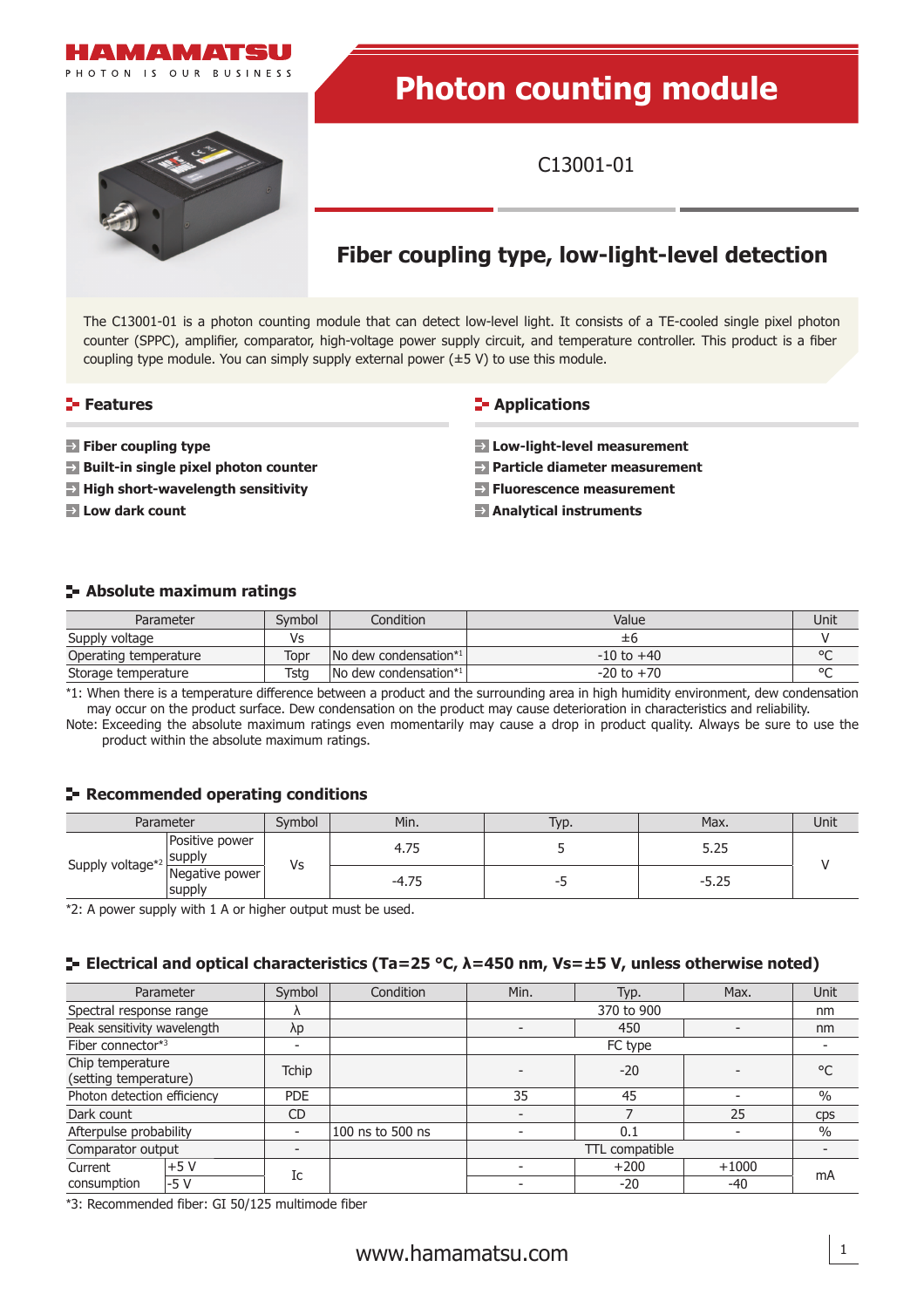#### **Block diagram**



#### **F** Connection example

Using the supplied power cable, connect the module to a power supply. You can count output pulses by connecting the module to a frequency counter.



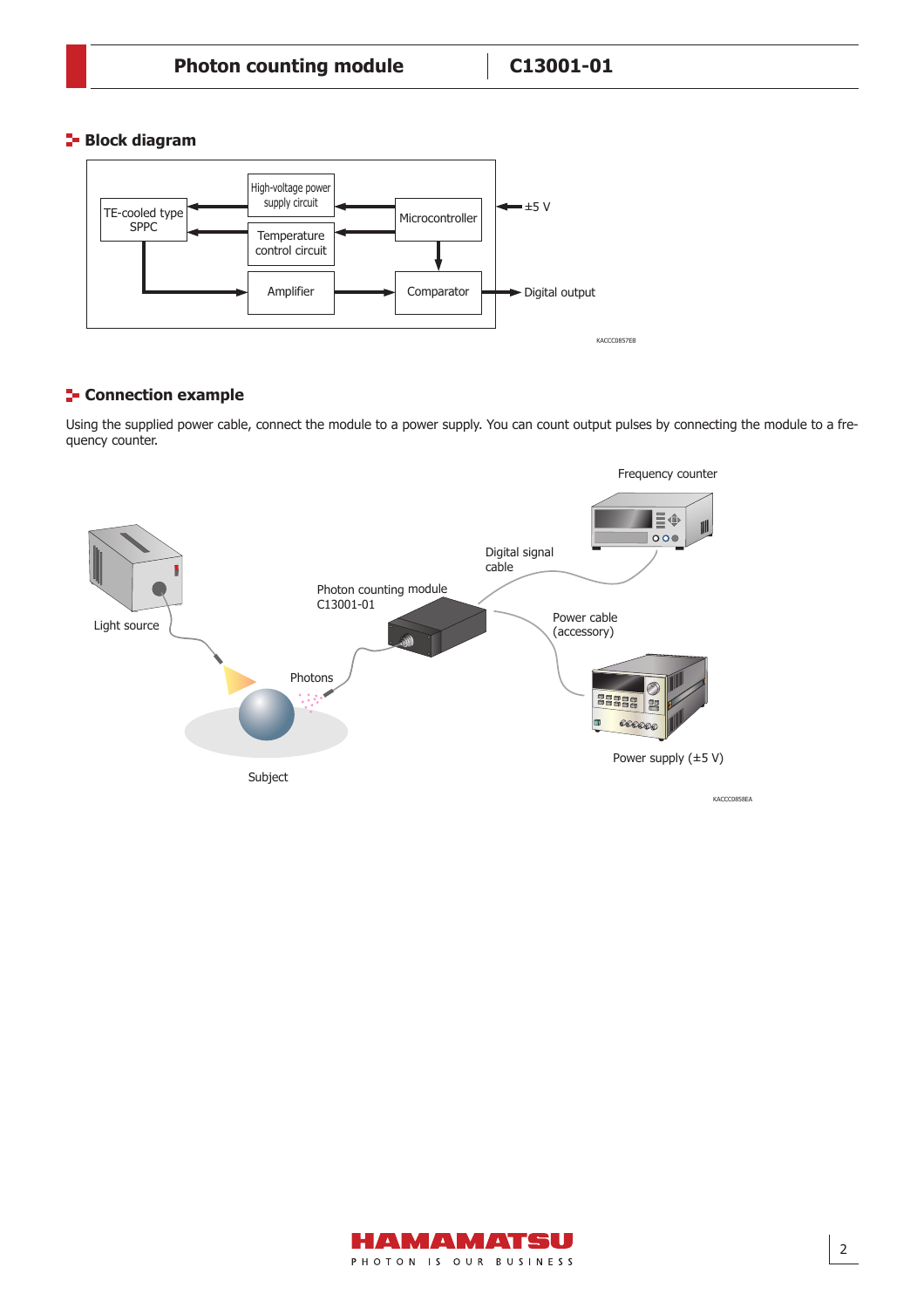#### **F** Measurement example



**Photon detection efficiency vs. wavelength (typical example) Linearity (typical example)**





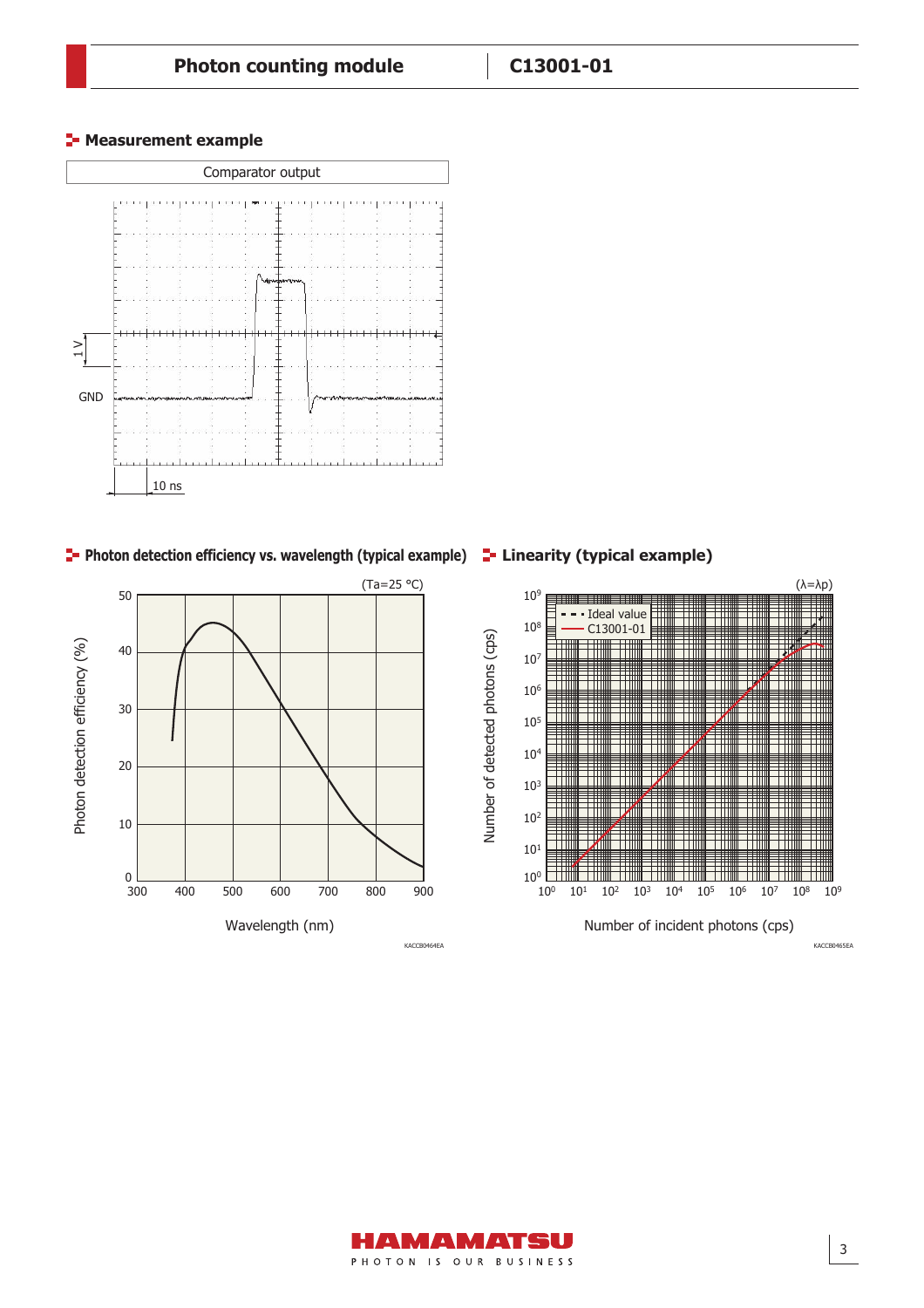### **<sup>1</sup>** Dimensional outline (unit: mm)



KACCA0394EB